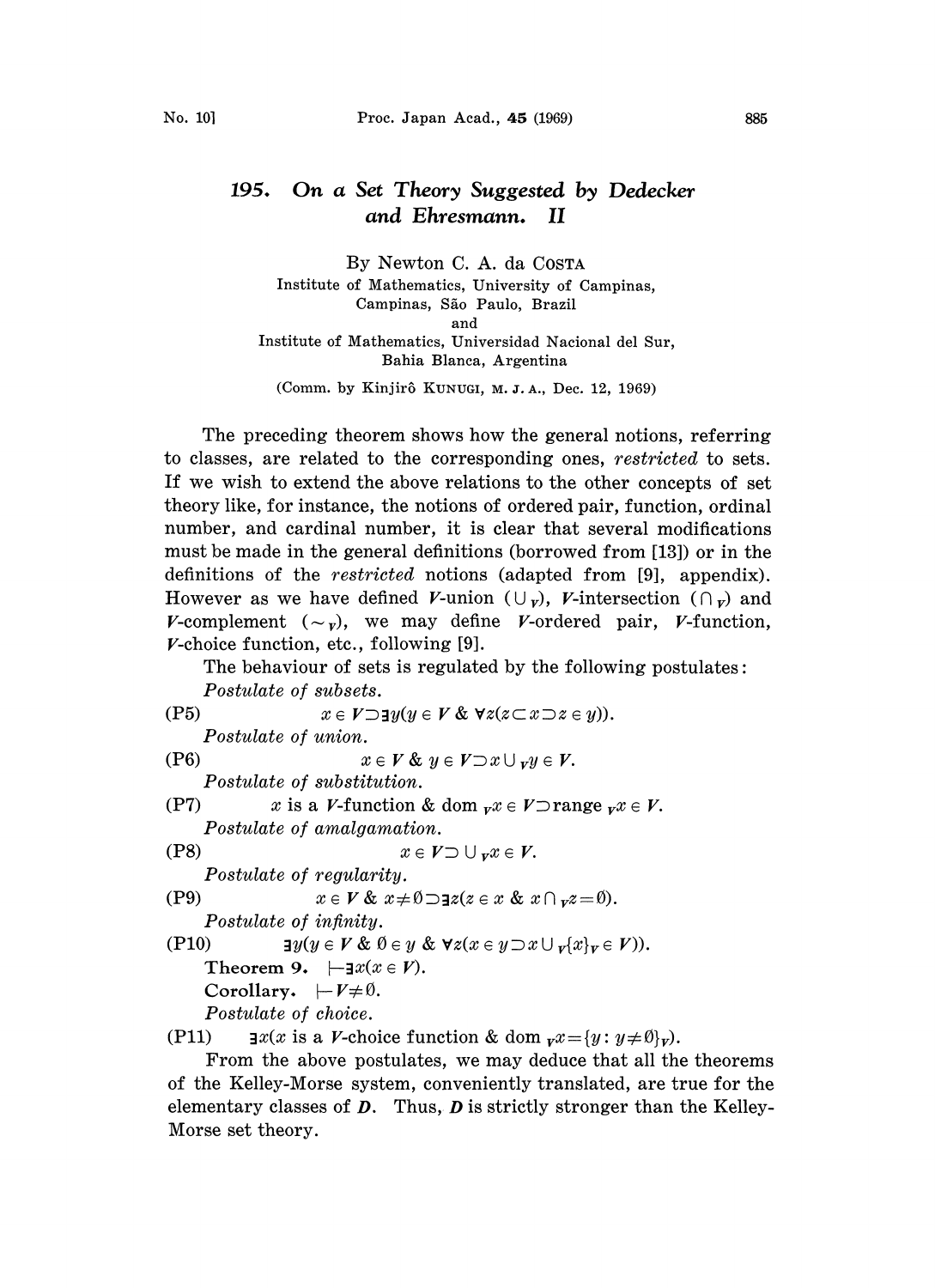In the next theorems, we use the set-theoretic terminology of [13], with evident adaptations.

Theorem 10.  $\vdash$ Can  $(V)$ ;

$$
\vdash\forall x(x\in V\supset\text{Can }(x));\\ \vdash\bigcap\text{Can }(U).
$$

- - Can (V). **Proof.** Employing  $(P3)$ , it is possible to construct a function such that  $\vdash V$  sm USC (V); the proofs of the other parts are standard.

Theorem 11.  $-x$  is a proper class  $\supset \{x\}$  is a proper class.

Theorem 12.  $\vdash V$  is a proper class;

 $-U$  is a proper class.

Theorem 13.  $\vdash$ Nc  $(U) \neq$ Nc  $(\{U\})$ .

Theorem 14.  $\vdash$ Nc  $(V) \neq$ NcSC  $((V))$ .

Theorem 15.  $\vdash$ Nc (U) = Nc (SC (U)).

Theorems 11-15 answer (in  $D$ ) the questions (a) and (b) raised by Dedeeker at the end of his paper [5].

Rosser's axiom of counting is provable in D.

Theorem 16.  $]-\forall x(x \in \text{Nn} \supseteq {y : y \in \text{Nn} \& 0 < y \leq x} \in x$ .

**Proof.** In V we may identify the set  $\omega_v$  of finite V-integers. Now, clearly

 $-\forall t \forall x (t \in \mathbb{N} \land x \in t \& x \in \omega_{\mathbf{v}} \supset x + \mathbf{v} \in t + l).$ 

So, we easily infer

 $\vdash \forall t (t \in \mathbb{N} \cap \exists x (x \in \omega_{\mathbf{v}} \& x \in t)).$ 

However, as  $-x \in V$  & x sm<sub>v</sub> USC<sub>v</sub>(x)  $\supset x$  sm USC (x), we have  $-\forall x(x \in \omega_{\nu} \supset \text{Can}(x)).$ 

So, by Theorem XI. 2.61 of Rosser [13],

 $\vdash\forall x(x\in\text{Nn}\supset\forall t(t\in x\supset\text{Can}(x)).$ 

Hence, the axiom of counting follows by Theorem XIII.1.3 of [13].

Remark. It is shown in Orey [11] that the axiom of counting cannot be proved in NF, if this system is consistent. Hence, there is no hope to prove in NF our axioms by a suitable definition of  $V$ . Consequently, D is strictly stronger than NF.

Theorem 17.  $\vdash\forall x(x\in V\supseteq \text{st Can }(x)).$ 

Definition 9. Ord<sub>v</sub> is the elementary class of V-ordinals. (Restricting the corresponding notion of [9].)

Definition 10.  $Q = \text{Ord}_{v} \in \text{Ord}_{v}$ . (The meaning of this definition is clear.)

Theorem 18.  $\vdash \forall x(x \in \text{Ord}_v \supset \text{No} (x \in \wedge x) \in \text{No}).$ 

**Proof.** By transfinite induction in  $V$ .

Theorem 19.  $\vdash \forall x(x \in \text{Ord}_v \supset x) \in \forall x \in \text{Word}.$ 

Theorem 20.  $\leftarrow \text{Ord}_{v} \in \text{Vert}_{v} \in \text{Word}.$ 

Theorem 21.  $\vdash$ st Can  $(AV(Q))$ .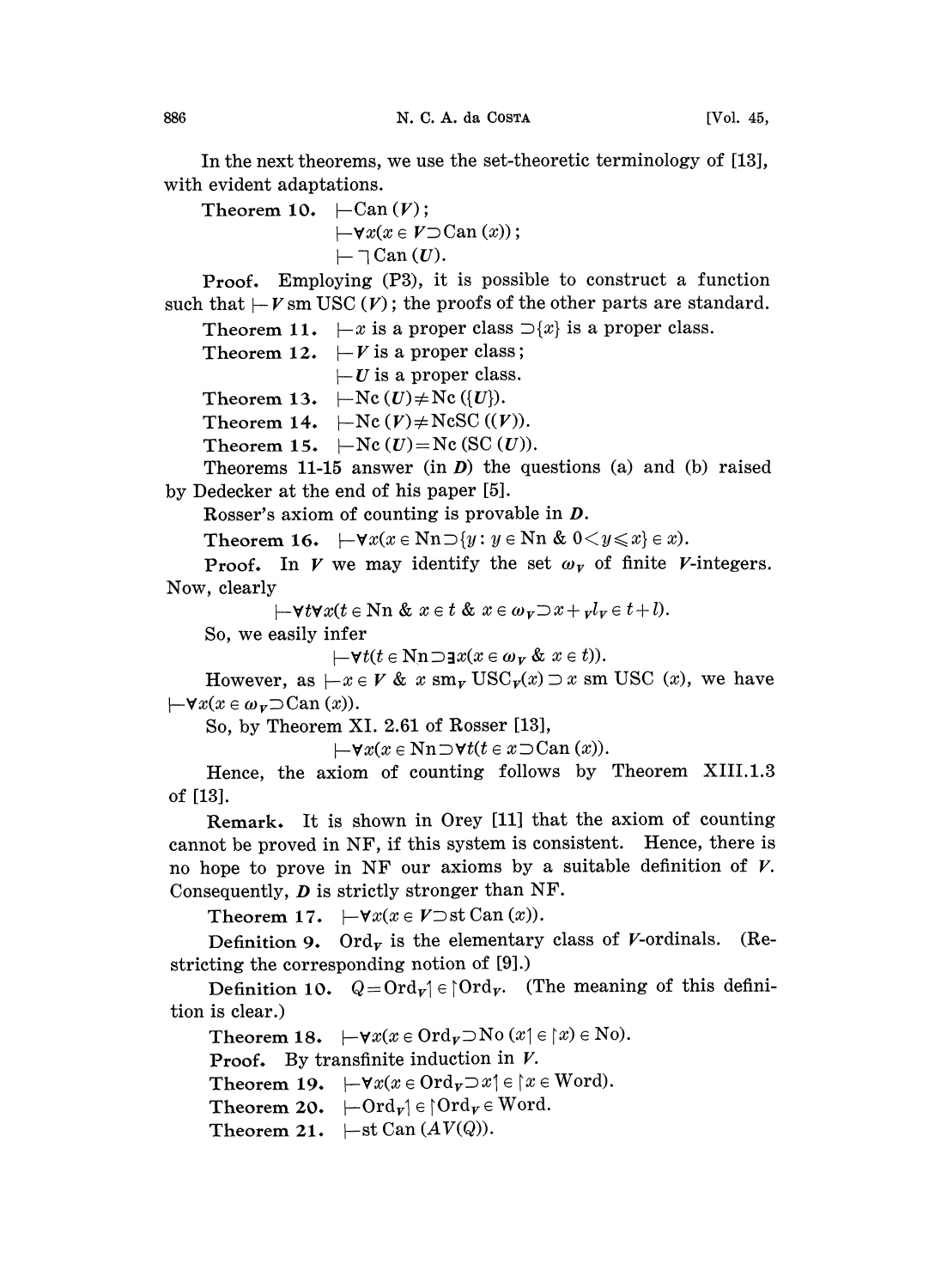Definition 11. Under the usual conventions referring to variables, the ordinal  $\alpha$  is inaccessible if:

- 1)  $\alpha = \omega_{\beta}$ , where  $\beta$  is a limit ordinal;
- 2)  $\forall x (\forall y ((y \in x \supset y < \alpha) \& \mathbb{N}c(x) < \mathbb{N}c (\{\theta : \theta < \alpha\})$  $\exists z(z \leq \alpha \& \forall y(y \in x \exists y \leq z))$ .

Theorem 22.  $\vdash$  Nc (Q) is inaccessible.<sup>1)</sup>

Theorem 23. If  $D$  is consistent, then the systems of Quine-Rosser and Kelley-Morse are also consistent.

3. Concluding remarks. Though D seems apt to serve as <sup>a</sup> foundation for the (elementary) category theory, a real interesting solution would be to employ instead of the Kelley-Morse theory, one of our systems T or  $T^*$  (cf. [2] and [3]): in this way, we obtain two of the most powerful and beautiful systems of set theory.<sup>2)</sup>

Evidently, it is also possible to combine other systems of set theory, as we have combined the theories of Quine-Rosser and Kelley-Morse, to construct systems similar to D.

## References

- [1] A. I. Arruda and N. C. A. da Costa: Sur une hiérarchie de systèmes formels. C.R. Acad. Sc. Paris, 259, 2943-2945 (1964).
- [2] N. C. A. da Costa: On two systems of set theory. Nederl. Akad. Wetensch. Proc., A, 68, 95-99 (1965).
- [3]  $-$ : Two formal systems of set theory. Nederl. Akad. Wetensch. Proc., A, 70, 45-51 (1967).
- [4]  $\longrightarrow$ : Sur les systèmes formels  $C_i, C_i^*, C_i = D_i$  et NF<sub>i</sub>. C.R. Acad. Sc. Paris 260, 5427-5430 (1965).
- [5] P. Dedecker: Introduction aux structures locales. Colloque de géométrie différentielle globale, pp. 103-135. Brussels (1958).
- [6] C. Ehresmann: Gattungen von lokalen Strukturen. Jahresb. d.D. Math. Ver., 60, 49-77 (1957).
- [7] J. Houdebine: Classes et ensembles. Séminaire C. Ehresmann, VI (1963).
- $[8] -$ - : Théorie des ensembles dans le cadre d'une théorie des classes. C.R. Acad. Sc. Paris, 260, 3805-3808 (1965).
- [9] J. L. Kelley: General Topology. New York (1955).
- [I0] S. C. Kleene: Introduction to Metamathematics. New York (1952).
- [11] S. Orey: New foundations and the axiom of counting. Duke Math. Journal, 31, 655-660 (1964).

1) This (among other things) shows that  $D$  is a strong system and in consequence a dangerous one. In a note, Un nouveau système formel suggéré par Dedecker, C.R. Acad. Sc. Paris, 265, Série A  $(1967)$ , pp. 85-88, we have presented a new system  $D^*$  very similar to D. (Professor W. S. Hatcher has proven that Rosser's axiom of counting is a theorem of  $D^*$ .) Apparently, D and D\* are consistent.

2) A solution of the problem of founding category theory, embedded in the general structure of NF is the following: in this system we define <sup>a</sup> convenient notion of universe and assume the existence of a suitable "number" of such sets. This type of solution will be treated in forthcoming papers.